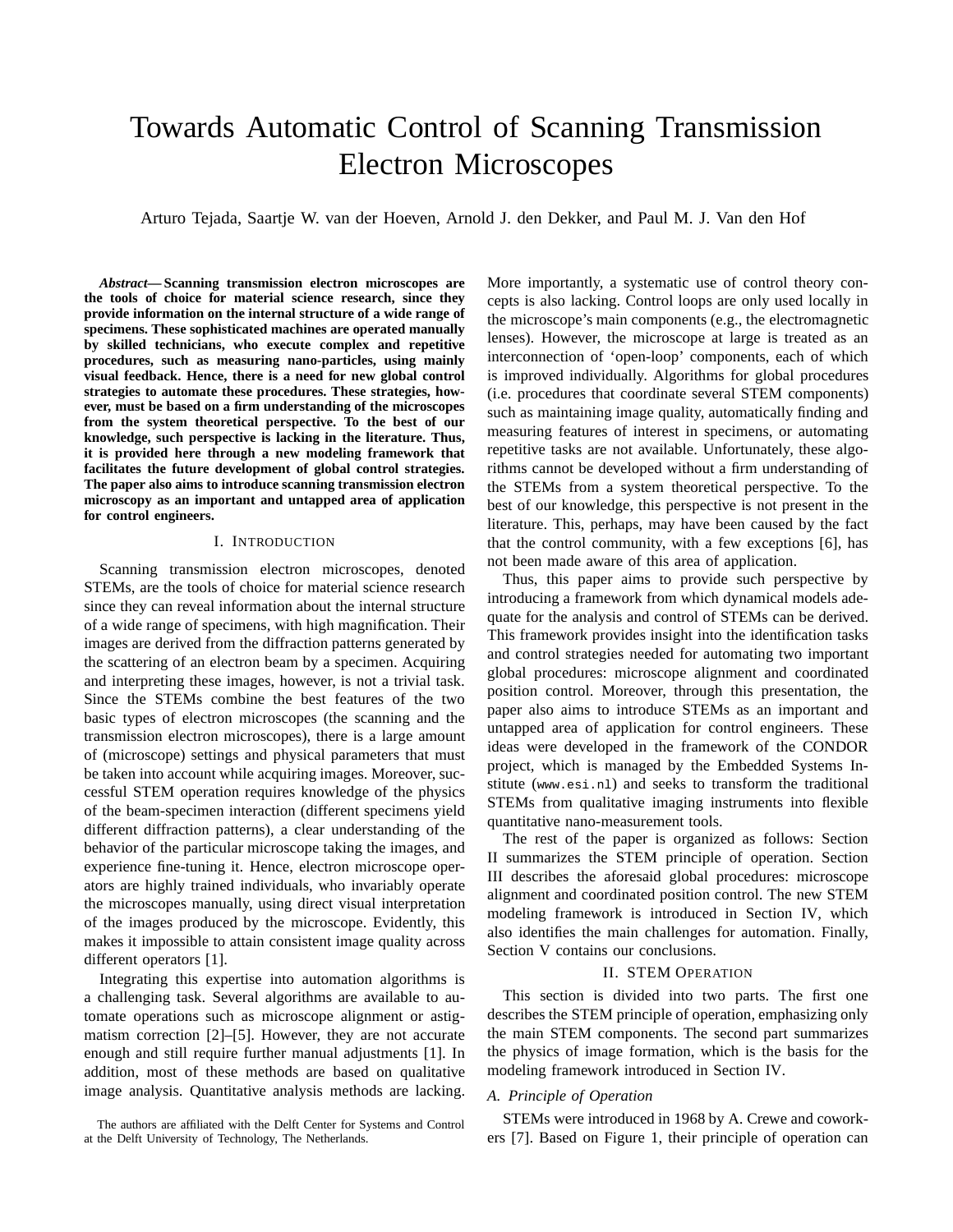be summarized as follows [8]: An electron source (usually a field emission gun or FEG) generates an electron beam that is focused by the joint action of a condenser lens and an objective lens (denoted CL and UOL) to form a demagnified image of the electron source (called probe) at a specimen. The electrons that go through the specimen and are scattered at high angles are subsequently 'counted' by a detector (HAADF in Figure 1), which generates an 'intensity' signal proportional to the number of detected electrons. The final image is created by sweeping the probe over the specimen in a raster pattern, by means of deflector coils, and plotting the electron intensity as a function of the probe's position on a computer screen.

The electrons leave the FEG with energy  $E = eU$  set by the FEG's accelerating voltage  $U$  ( $e$  is the electron charge), and travel in directions almost parallel to the optical axis (the z-axis in Figure 1). They are then focused by electromagnetic lenses, which are composed of coils enclosed by round symmetric soft iron pole pieces [9]. Each lens behavior mimics that of an optical thin lens with adjustable focal distance  $f(t)$ . The later is measured with respect to an arbitrary fixed point in the lens structure and is adjusted by varying the current  $i_l(t)$  applied to the coil since [10],

$$
\frac{1}{f(t)} = \kappa \frac{i_t^2(t)}{U},\tag{1}
$$

where  $\kappa$  is a lens-dependent proportionality constant.

The objective lens pole piece is divided into two sections, and is conceptually represented as two separate lenses: the upper objective lens (UOL) and the lower objective lens (LOL). While the UOL focuses the probe on the specimen, the LOL collects the diffracted electrons and forms a diffraction pattern (DP) on its back focal plane. The latter is generally located a few millimeters beneath the lens. Thus, most STEMs use a combination of intermediate and projection lenses (denoted IL and PL) to shift the DP to a lower plane where detectors, such as the high angular annular dark field detector (HAADF), are located. Alternatively, these lenses can be set to project the DP on a computer screen using a CCD camera, or to project, with the aid of an additional probe lens (PrL), an image of the probe.

Note that the objective lens is said to be 'in focus' when its focal distance,  $f(t)$ , matches the distance  $Z_{ref}$  between the lens' fixed point and the specimen surface. The specimen has an average thickness of 5nm to 500nm [9] and is placed on a specimen holder (called goniometer) that lies between the UOL and the LOL. The goniometer is a mechanism that permits the specimen translation in the three cartesian axes  $(\pm 1.5$ mm) and its rotation in the roll and yaw axes (up to  $\pm 60^\circ$ ). Note, however, that probe's  $x - y$  position on the specimen (with respect to the optical axis) is determined by the deflector coils (see Subsection III-B).

To conclude, note that in a STEM the image resolution is determined by the 'quality' of the probe, which is influenced mainly by the properties of the FEG and the aberrations of the objective lens [10]. Also note that the image magnification is determined by the size of the raster pattern [11].



Fig. 1. Main STEM components. The central ray diagram illustrates the image formation process. The angles are greatly exaggerated. In practice they span only a few miliradians.

For instance, a raster pattern of  $1\mu$ m  $\times$   $1\mu$ m projected on a 10cm  $\times$  10cm screen yields a magnification of 10<sup>5</sup>.

#### *B. Image Formation Process*

The formal description of the STEM image formation process can be found in, for instance, [12]. Here, only a summary is offered. Images are time-varying, real-valued (intensity) functions  $I : \mathbb{R}^2 \times \mathbb{R} \to \mathbb{R}$ , with action  $I$ :  $(r, t) \mapsto I(r, t)$  or  $I : (q, t) \mapsto I(q, t)$  depending on whether I denotes a real space image or a frequency space image, where  $r, q \in \mathbb{R}^2$ , and  $t \in \mathbb{R}^+$  denotes time. All images are formed on an  $x - y$  plane perpendicular to the optical axis under the following standard assumptions [10].

*Asumption 2.1:* (a) The FEG is an ideal point source of electrons. (b) All lenses, except the objective lens, are ideal. (c) The specimen is thin.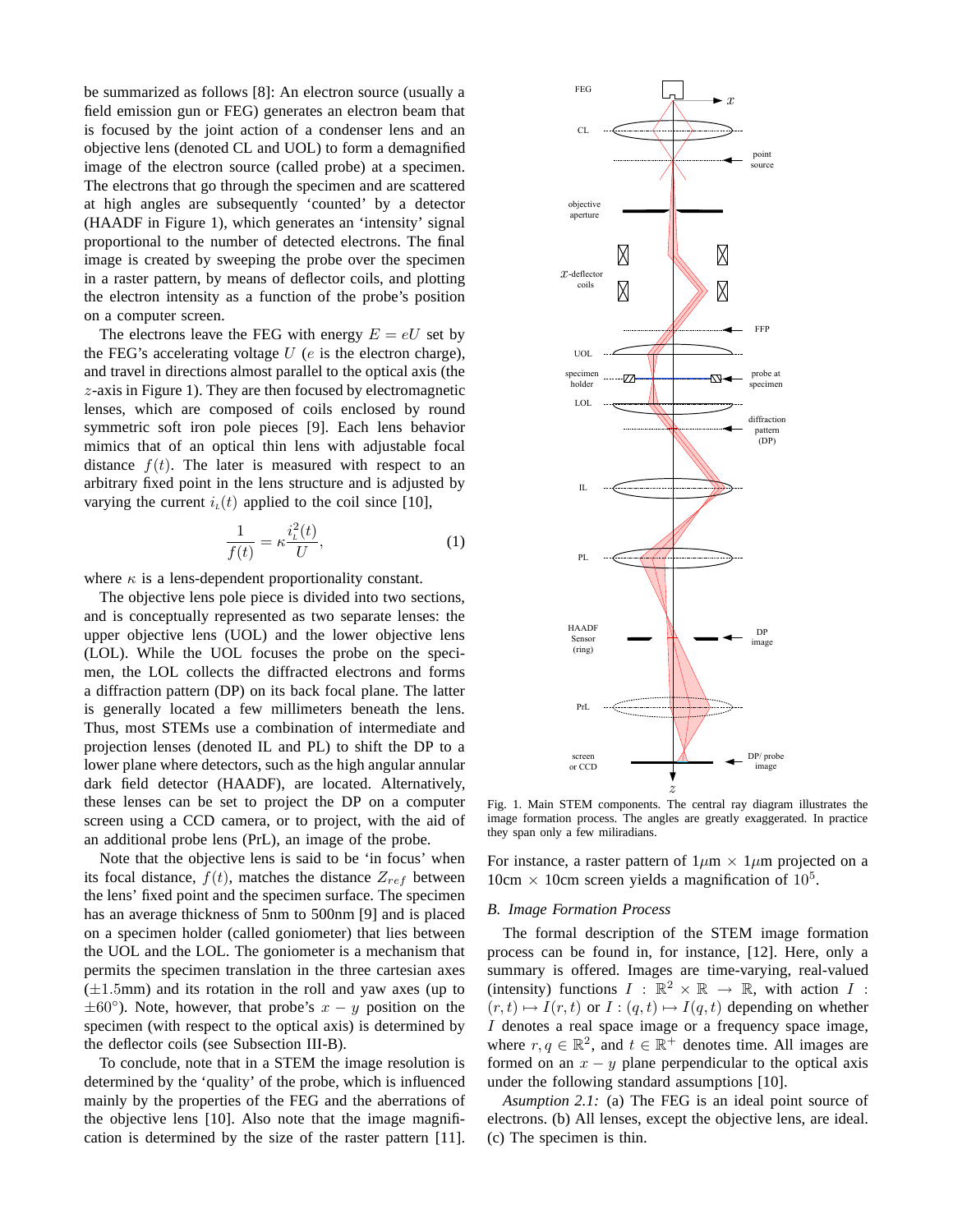These assumptions simplify the mathematical derivations without modifying the principles of image formation (see [10] for more details). Assumption 2.1(a) implies that all electrons in the beam come from the same point in space and have the same energy (hence,  $U$  is a constant). Assumption 2.1(b) implies that only the aberrations of the objective lens are important, which is the case in practice. This assumption also implies that the crossover image after the CL is an ideal point source (see Figure 1). Finally, Assumption 2.1(c) allows the specimen to be treated as a phase object [10].

The electrons emanating from the crossover are diffracted by the objective aperture. Thus, the probe has finite width and an associated wave function,  $p(r, t)$ , given by [8]

$$
p(r,t) = \mathfrak{F}^{-1}\{A(q) \exp(j\chi(q,t))\}.
$$
 (2)

In this equation,  $\mathfrak F$  denotes the Fourier transform over r,  $j = \sqrt{-1}$ , and q is the 'spacial frequency', which is determined by the electrons' scattering angle and wavelength [9].  $A(q)$ , the aperture function, models the effect of the objective aperture. The latter minimizes the effect of the objective lens aberrations by limiting the scattering angle of the electrons. This is modeled in the frequency plane by an ideal low pass filter [9]. That is,

$$
A(q) = \begin{cases} 1, & |q| < q_a \\ 0, & |q| > q_a, \end{cases}
$$
 (3)

where  $q_a$  is a function of the radius of the objective aperture. Finally,  $\chi(q, t)$ , the aberration function, models the objective lens aberrations and is described in detail in Section III.

Under Assumption 2.1(c), the effect of the specimen over the probe is to modulate the phase of  $p(r, t)$  through a transmittance function  $\phi(r)$  [8]. Thus, the wave of the electrons that exit the specimen is

$$
\psi(r,t) = \phi(r)p(r - r_d, t),
$$

where  $r_d$  denotes the displacement of the probe from the optical axis imparted by the deflectors. The wave function is then transformed into a diffraction pattern by the LOL and acquired by a detector. Dark field images, the most important kind of images, are acquired by using the ringshaped HAADF detector in combination with probe scanning and are given by [8]

$$
I_{df}(r,t) = \mathfrak{F}^{-1}{O(q)} * |p(r,t)|^2,
$$

where

$$
O(q) \triangleq \int D(\tilde{q}) \Phi\left(\tilde{q} + \frac{q}{2}\right) \Phi^{\rm H}\left(\tilde{q} - \frac{q}{2}\right) d\tilde{q},
$$

 $D(\tilde{q})$ ,  $\tilde{q} \in \mathbb{R}^2$ , is the detector function given by

$$
D(\tilde{q}) = \begin{cases} 1, & R_{in} < |\tilde{q}| < R_{out} \\ 0, & \text{otherwise,} \end{cases}
$$

 $\Phi(q) = \mathfrak{F}\{\phi(r)\}\,$ , and <sup>H</sup> denotes complex conjugate.

The quality of a dark field image depends, among other factors, on the microscope alignment. As will be shown shortly, the latter can be controlled using a second type of images called Ronchigrams. These are obtained by shining a static probe through a large objective aperture and projecting the center of the diffraction pattern into a CCD camera. Their intensity,  $I_{ro}$ , is given by

$$
I_{ro}(q,t)=|\Phi(q)*[P(q,t)\exp(-j\langle q,r_d\rangle)]|^2,
$$

where  $P(q, t) = \mathfrak{F}\{p(r, t)\}\$  and  $\langle \cdot, \cdot \rangle$  denotes the inner product in  $\mathbb{R}^2$ . Finally, probe images,  $I_{pr}$ , are important for coordinated position control. These images are obtained by projecting  $\psi(r, t)$  onto a screen and are given by

$$
I_{pr}(r) = |p(r - r_d, t)|^2.
$$
 (4)

The benefits of using  $I_{ro}$  and  $I_{pr}$  in STEM control will be evident after the following discussion.

#### III. STEM GLOBAL PROCEDURES

For typical applications, such as measuring the size and shape of catalyst particles [13], the two most important procedures are microscope alignment and coordinated position control. These are described next.

#### *A. Microscope Alignment*

Measuring particles or features in the nano-scale requires highly magnified images, whose quality depend critically on the microscope's alignment. The latter involves aligning the electron beam with the optical axis and, more importantly, minimizing the objective lens aberrations (i.e., its deviation from an ideal behavior). Assuming first order (linear) optics, which are valid only for small angular deviations, the aberrations can be expressed solely as a phase shift in the frequency plane characterized by the function  $\chi(q, t)$  (see (2)) given by [14]

$$
\frac{\chi(q,t)}{2\pi} = \frac{|\mathbf{A}_1(t)|\lambda|q|^2 \cos(2\angle q - \angle \mathbf{A}_1(t))}{2} + \frac{C_1(t)\lambda|q|^2}{2} + \frac{|\mathbf{A}_2(t)|\lambda^2|q|^3 \cos(3\angle q - \angle \mathbf{A}_2(t))}{3} + \frac{|\mathbf{B}_2(t)|\lambda^2|q|^3 \cos(\angle q - \angle \mathbf{B}_2(t))}{3} + \frac{C_3(t)\lambda^3|q|^4}{4},
$$
(5)

where  $\lambda$  is the electrons wavelength,  $A_1(t)$ ,  $A_2(t)$  and  $B_2(t)$  are complex time-varying coefficients (| · | and ∠· denote magnitude and phase), and  $C_1(t)$  and  $C_3(t)$  are real time-varying coefficients. The coefficients denote the relative strength of the main aberrations that cause image deformation and limit image resolution: astigmatism, defocus, axial comma, and spherical aberration [11], [13]. Astigmatism is caused by the difference in the lens strength between two perpendicular axes (two-fold astigmatism,  $A_1(t)$ ) or between three axes separated by  $60^\circ$  (three-fold astigmatism,  $A_2(t)$ ). Defocus, denoted  $C_1(t)$  or  $\Delta f(t)$ , is caused when the probe is brought to focus above (overfocus) or below (underfocus) the specimen plane, i.e.,  $\Delta f(t) = Z_{ref} - f(t)$ . Axial coma,  $B_2(t)$ , occurs when the incident beam is not exactly aligned with the optical axis. Finally, the spherical aberration,  $C_3(t)$ , is caused by the angular difference in the lens strength.

Aligning the microscope requires to measure the aberration coefficients and to adjust the appropriate controls to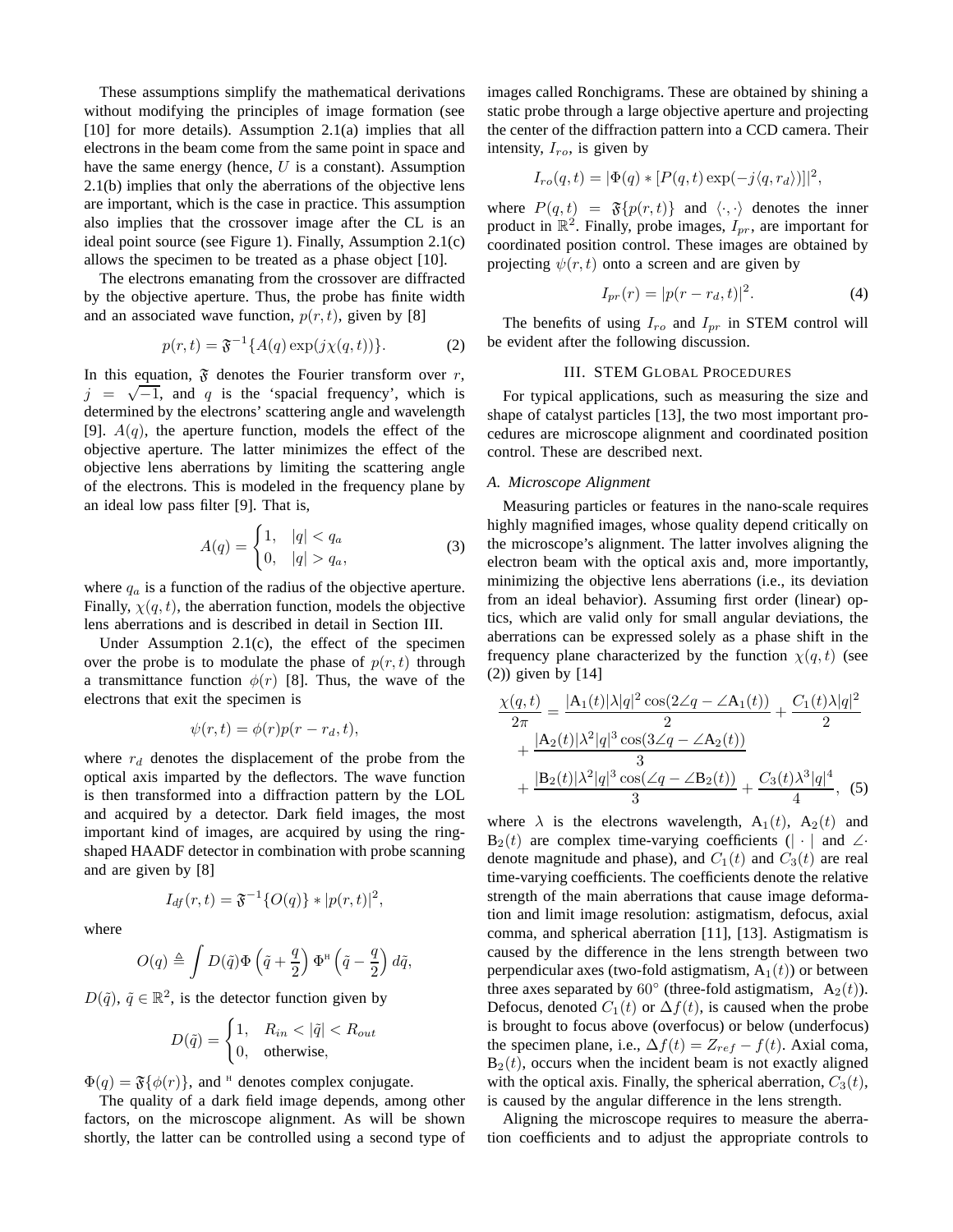

Fig. 2. Simulated Ronchigrams showing the influence of (from left to right) spherical aberration (SA), SA with defocus, SA with two-fold astigmatism.

minimize them. The current available aberration correctors usually measure the coefficients by taking several dark field images under different operating conditions (e.g. different beam orientations), observing the pattern of the changes in the images, and relating those changes to theoretical models of the aberrations [2]–[4]. These correctors, however, assume that the aberration coefficients do not change while the images are acquired, which may not always be the case. Moreover, these correctors are user activated and cannot be used concurrently with normal microscope operations.

A potentially faster alignment procedure can be obtained from Ronchigrams [15], which show features that are directly related to the aberrations. Moreover, since these images are formed by a stationary probe, they may be taken simultaneously with dark field images. Figure 2 shows three simulated Ronchigrams of a thin amorphous specimen considering (from left to right): only spherical aberration (SA), SA and underfocus, and SA with two-fold astigmatism. Note that different aberrations induce different shapes in the Ronchigrams. Unfortunately, measuring the aberrations is not trivial because the low signal-to-noise ratio in the images prevents direct feature extraction. This is further complicated by the transmittance function,  $\phi(r)$ , when the object is not thin. Two other factors may also limit the use of Ronchigrams. First, Ronchigrams are taken using large objective apertures, while dark field images are taken with small apertures. Hence, the objective apertures need to be switch 'on the fly' for concurrent operation. Second, Ronchigrams are usually taken over amorphous areas of the specimen. Fortunately, recent progress has been made on microscope alignment using Ronchigrams of thin crystalline specimens [16]. This, and a careful mechanical design that minimizes the vibrations induced by the switching the objective apertures, may lead to concurrent alignment control schemes based on Ronchigrams.

## *B. Coordinated Position Control*

This procedure is important for applications where the size and shape of nano-particles must be measured [13]. In such cases, a specimen is first divided into regions. Then, each region is visually surveyed at low magnification to identify areas with high particle concentration. Those areas are subsequently imaged at high magnification and the particles are counted and measured. Note that a large number of particles must be processed in order to reach a statistically significant results, which motivates the need for automation.

The operator usually coordinates by hand the positions of the specimen and the probe. The former is determined by the controls of the goniometer, which is usually actuated by a set of DC servo motors. The position of the probe is determined by the  $x$  and  $y$  deflectors sets. The  $x$ -deflector set is shown in Figure 1. The top coil is excited with a current  $i_x(t)$  and deflects the electron beam by  $\epsilon_x(t)$ miliradians, where  $\epsilon_x(t) \propto i_x(t)$  [9]. The bottom coil is excited with a current  $-\alpha_x i_x(t)$  and deflects the beam back by  $-\alpha_x \epsilon(t)$  miliradians.  $\alpha_x$  is a proportionality constant chosen automatically by the microscope to ensure that the beam crosses the optical axis at the UOL's front focal plane (FFP in Figure 1). This makes it possible to focus the probe on the specimen and form the diffraction pattern at the LOL's back focal plane [11]. For small deflection angles, the net displacement of the probe in the  $x$ -direction is then  $d_x(t) \propto \epsilon_x(t)$ . Similarly, the deflection in the y-direction is  $d_y(t) \propto \epsilon_y(t)$ . Thus, the total probe displacement,  $r_d(t)$ , is given by

$$
r_d(t) = (\tau_x i_x(t), \tau_y i_y(t)), \tag{6}
$$

where  $\tau_x$  and  $\tau_y$  are proportionality constants and  $i_y(t)$  is the current applied to the  $y$ -deflector set.

Coordinating the control of the goniometer and the deflectors presents several challenges. The most severe is the lack of an absolute frame of reference to measure both the position of the specimen and the probe. Moreover, neither position can be measured directly. This is further complicated by the fact that the mechanical coupling between the specimen holder and the deflectors is not perfectly rigid, which introduces additional mechanical alignment errors between these two subsystems. Some of these challenges can be met by developing new detailed physical models and new methods for measuring physical variables in the microscope. For instance, a probe image can be used to determine the probe position (see Section IV). Alternatively, the modeling task can be simplified if visual servo control techniques are used for automatically finding and measuring particles. These techniques, however, require to place the specimen over markers of known size and shape, which may not always be possible.

The new STEM modeling framework is presented next.

## IV. STEM MODELING FRAMEWORK

Two models are introduced here. The first one is suitable for automating the microscope alignment procedure. The second one addresses the coordinated position control problem.

## *A. Microscope Alignment Model*

Consider the model in Figure 3. In this figure, the microscope is seen as the interconnection of three subsystems: the optics, the deflectors and the objective lens. At every time  $t$ , the optics subsystem behaves as a linear system (over space) with transfer function  $\tilde{P}(q, t) \triangleq P(q, t) \exp(j2\pi \langle q, r_d(t) \rangle)$ . It maps the input object function  $\Phi(q) = \mathfrak{F}\{\phi(r)\}\$ into an output wave function  $\Psi(q, t)$ . Its output is 'observed' through a nonlinear sensor (a CCD camera or a screen), which produces the observation 'signal'  $I_{ro}(q, t)$  (a Ronchigram).  $P(q, t)$  is parameterized by the aberration coefficients in (5).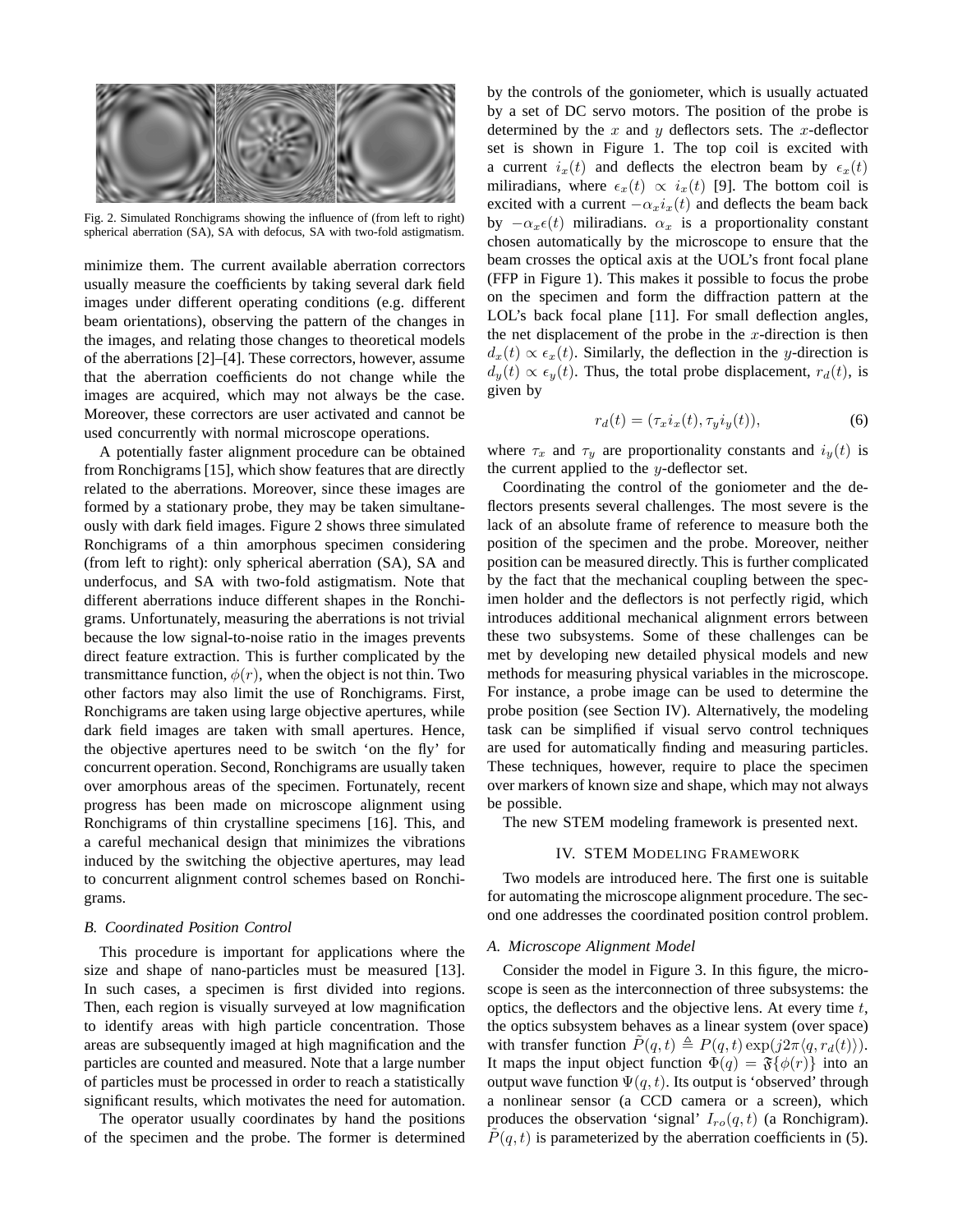

Fig. 3. Model for Ronchigram-based microscope alignment control. The automation goal is to design  $c_{OL}(t)$ .

Thus, if for simplicity only defocus is considered (as in Figure 3), then

$$
\tilde{P}(q,t) = A(q) \exp(j2\pi[\langle q, r_d(t) \rangle + \frac{1}{2}\Delta f(t)\lambda|q|^2]).
$$

The deflectors and objective lens subsystems determine  $r_d(t)$  and  $\Delta f(t)$ , respectively. Recall that  $r_d(t)$  $K_d(i_x(t), i_y(t))$ , where  $K_d = \text{diag}(\tau_x, \tau_y)$  (see (6)). Since  $i_x(t)$  and  $i_y(t)$  are part of an inductive circuit (the deflector coils), their dynamics can be approximated by a linear second-order model with impulse response  $h_d(t)$ . This circuit is generally controlled by a local compensator,  $c_d(t)$ , which keeps  $r_d(t)$  constant during the alignment procedure.  $\Delta f(t)$ is set by the objective lens subsystem. It is zero when the current in the lens is such that  $f(t) = Z_{ref}$ . Let  $i_{ref}$  denote this current (obtained from  $Z_{ref}$  via (1)) and note that small changes in focus values around  $Z_{ref}$  are induced by a small changes  $\Delta i_l(t)$  of the lens current around  $i_{ref}$ . Thus, it can be shown that  $\Delta f(t) = K_{oL} \Delta i_L(t)$ , where

$$
K_{o\iota} \triangleq \frac{-2U}{\kappa i_{ref}^3}.
$$

Note that  $\Delta i_l(t)$  is also part of an inductive electrical circuit and possesses linear second-order dynamics,  $h_{\text{oL}}(t)$ . Usually, this circuit is also locally controlled. However, in order to automate the microscope alignment procedure, this local controller must be replaced by a global one,  $c_{0L}(t)$ . This global controller acts on an error signal generated by comparing the reference defocus value,  $\Delta f_{ref}$ , to an estimate of the actual defocus,  $\Delta f(t)$ . This estimate is in turn generated by a feature extraction (FE) algorithm that processes the Ronchigram image. Finally, note that the optics subsystem and the deflectors and objective lens subsystems are interconnected through the invertible map  $K : \mathbb{R}^3 \to$  $\mathbb{R}^2 \times \mathbb{R}$  with action  $K(i_x, i_y, \Delta i_t) = (K_d(i_x, i_y), K_{oa}(\Delta i_t)).$ 

There are two main challenges in applying the scheme described above and designing  $c_{OL}(t)$ . The first one is related to the validity of  $K_{\text{o}L}$  and  $h_{\text{o}L}(t)$ .  $K_{\text{o}L}$  is defined for a particular value of  $i_{ref}$  and is only valid for small excursions of this current. For large excursion of the reference current, hysteresis is induced in the current-focus equation



Fig. 4. Rotation variance as a function of pixels' radius for different specimens. The threshold 'th' is used to determine the radius of the Ronchigram central disc, which is a measure of the defocus.

(1) by the magnetization/demagnetization of the objective lens pole pieces [17]. This nonlinear behavior is not yet well characterized and is the subject of current research within the CONDOR project. Likewise, the presence of eddy currents in the objective lens can also modify its dynamics,  $h_{\alpha}(t)$ . Thus, more detailed expressions are needed for  $K_{\text{o}_L}$  and  $h_{\text{o}_L}(t)$ . The second challenge is to perform feature extraction from images that have low signal-to-noise ratios and large interspecimen variability. For instance, defocus can be estimated from the radius of a Ronchigram's central disc (a novel method proposed by our group). As shown in Figure 4, the central disc radius can be estimated from the plot of the Ronchigram's rotational variance (which is a function of the pixels' radial distance) by finding the radius at which the variance meets a prescribed threshold 'th'. However, as this figure also shows, this estimate is specimen dependent. To overcome this problem, new analytical estimation methods that are specimen-independent must be developed.

## *B. Coordinated Position Control Model*

As shown in Figure 5, a similar approach is needed for coordinated position control. In this case, the main subsystems to consider are the optics, the specimen holder, and the deflectors. To simplify the description, it will be assumed that the microscope has been properly aligned, so no aberrations are present. It will also be assumed that the specimen can only be displaced in the  $x - y$  plane and, as a first approximation, that all the dynamics are linear.

Recall that the specimen is mounted on a goniometer which is actuated by DC servo motors. The dynamics of the goniometer and the motors,  $h<sub>g</sub>(t)$ , are controlled by a compensator,  $c_q(t)$ , that uses local displacement measurements,  $r_q(t)$ . Note, however, that the goniometer and the motors are mounted on opposite ends of the rod-shaped specimen holder [11], which is not perfectly rigid (its mechanical dynamics are represented by  $h_r(t)$ ). Thus, the true position of the specimen,  $r_{sa}(t)$ , may differ from  $r_g(t)$ . Moreover, the specimen may also be subject to perturbations,  $r_p(t)$ ), such as vibrations or thermal fluctuations. A similar situation is true for the position of the probe, which is specified as a displacement from the center of the optical axis. The frame of reference for this axis is chosen arbitrarily. It can be placed at the tip of the FEG, as shown in Figure 1, or at the center of the objective lens, which is more customary. Unfortunately, any of these frames of reference can be displaced by mechanical vibrations during the microscope's operation. For